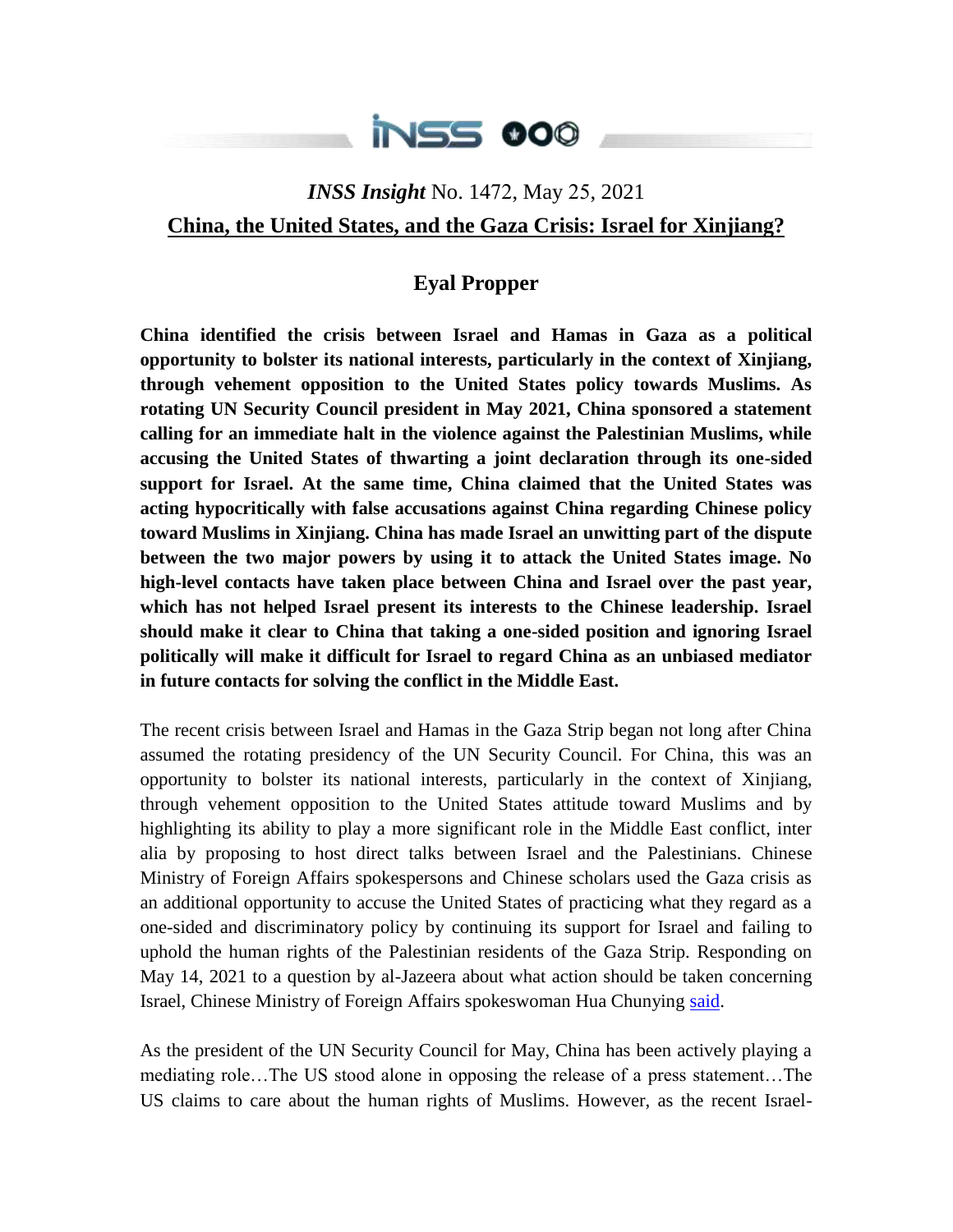Palestine clashes swept a large number of Palestinian Muslims into war and sufferings, the US turned a blind eye to their sufferings and even risked universal condemnation to stop the Security Council from speaking up on this. In the meantime, the US, together with a handful of its allies like the UK and Germany, held a meaningless meeting on the so-called Xinjiang-related issues falsely in the name of the UN based on lies and political prejudice. What is the true intention behind this political farce? The US should know that the lives of Palestinian Muslims are equally precious.

The decision by Chinese Foreign Minister Wang Yi to personally lead the May 16 special Security Council session devoted to an open discussion of the crisis in the Gaza Strip was designed to contrast the importance attached to the issue by China, and China's view on finding a just solution to the Palestinian problem, with the policy of the United States. In information disseminated by the Chinese ahead of the special Security Council session, talks by Wang and Chinese Ambassador to the UN Zhang Jun before the session were reported. Wang made it clear in a talk with the Pakistani foreign minister that the main reason for the current situation was the mistaken policy followed by the Trump administration in recent years of ignoring the need to continue the Middle East peace process and promote a two-state solution, which consequently caused prolonged damage to the rights of the Palestinian people. Zhang released information about preparatory meetings with the Arab League troika before the meeting and expressed "understanding for their concerns." At the same time, no talks between China and Israeli representatives were reported, despite the obvious importance of understanding the motives of both sides before the session took place. Nor did China include the Israeli view in its proposed drafts for a Security Council resolution, avoiding mention of the rockets fired by Hamas and Islamic Jihad against cities in Israel. This omission resulted in a United States veto of the Chinese-proposed draft resolutions.

At the public [Security Council special session,](https://www.youtube.com/watch?v=PdvxuiFinvI) the Chinese foreign minister called for a diplomatic solution to the conflict. Although he did not attack Israel directly and called for all of the parties to halt the violence against civilians and agree to an immediate ceasefire, he added a call for Israel to exercise restraint in its use of force. The Chinese foreign minister emphasized that only "one country" was responsible for the Security Council's failure to pass a joint resolution, and declared that the Security Council should play a more active role in striving for a two-state solution. He asserted that China was a "true friend of the Palestinian people" and would redouble its efforts to promote negotiations, in accordance with the Four Points plan of Chinese President Xi Jinping from 2017. In this context, China repeated its invitation to Israel and the Palestinians to come to China for direct talks.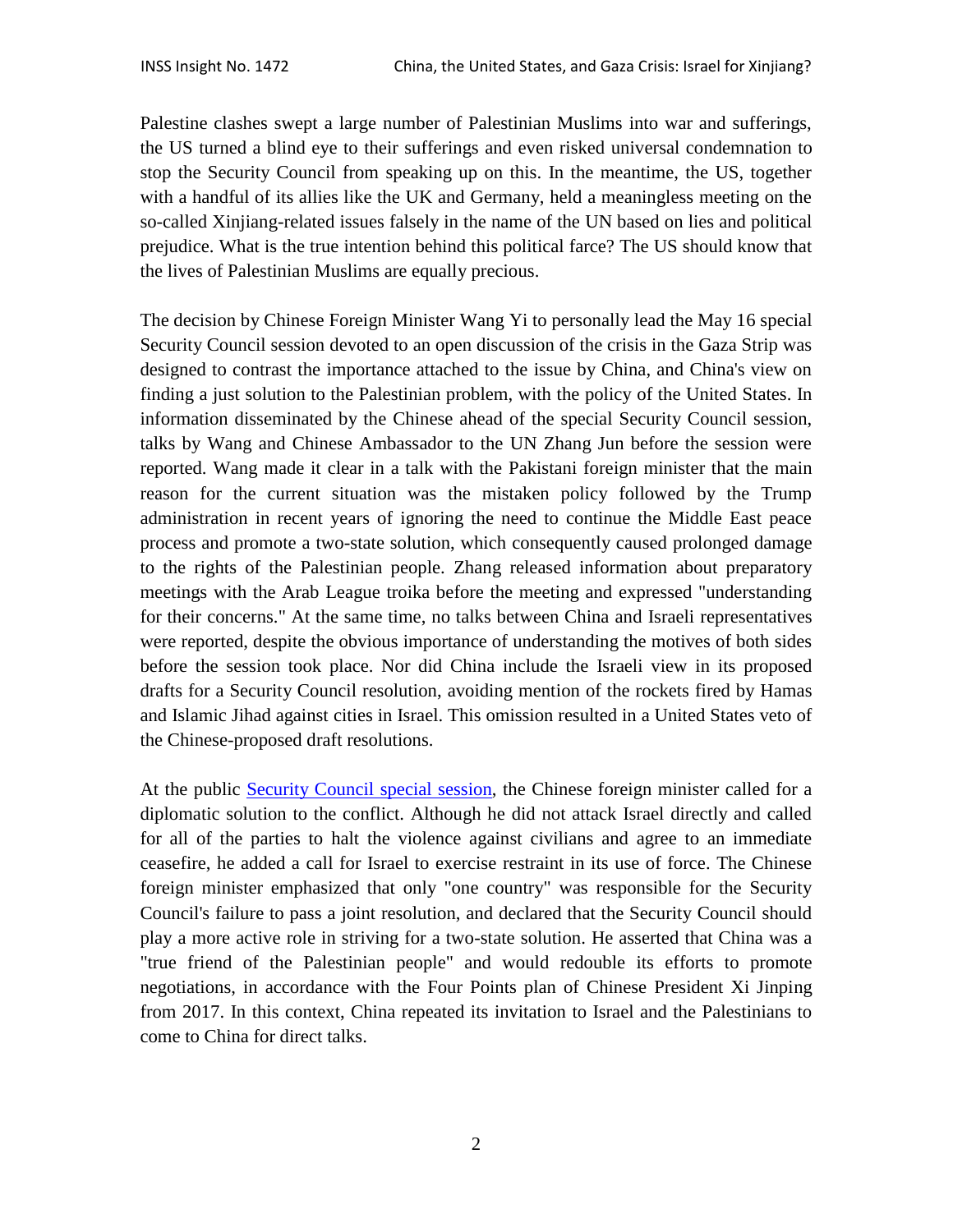Making the recent crisis part of China's ongoing conflict with the United States, while enhancing the narrative whereby China is a friend of the Palestinians and the Muslims, was designed to help China in a number of aspects involving its national interests. It did not necessarily reflect concern about a solution to the Palestinian problem.

China's goals include the following:

- a. Portraying China to many countries as a responsible and moderate power that is constantly striving to find a peaceful diplomatic solution to a severe humanitarian crisis affecting Muslims, in contrast to the United States, which is allegedly preventing this.
- b. Utilizing the current crisis in the Middle East to divert media and political attention from developments in Xinjiang. China contends that the United States is simultaneously conducting deceitful propaganda against China for allegedly harming Muslims and refusing to help residents of the Gaza Strip in an attack against Muslims.

The Chinese are angry about the growing calls in the United States to boycott the February 2022 Winter Olympics in Beijing because of China's treatment of the Uyghur Muslims in Xinjiang. During the first week of the campaign in the Gaza Strip, while many pictures illustrating injury to Palestinian civilians were published in China and the Muslim world, the Chinese media also published photographs of the Eid al-Fitr celebrations in Xinjiang in order to highlight the freedom enjoyed by Muslims in China, as opposed to the American and Western assertions that China suppresses this minority. As the campaign in the Gaza Strip continued, the Chinese media stepped up its messages about Israeli attacks against the Muslim population and the American support for those attacks.

China has made Israel an unwilling part of the rift between the two major powers. No high-level contacts have taken place between China and Israel over the past year, while senior Chinese leaders, among them the foreign minister, visited the Middle East and held many talks with their Arab and Muslim counterparts. The Chinese foreign minister's most recent visit to the Middle East (in March 2021) included stops in Iran, Turkey, Saudi Arabia, United Arab Emirates, and Bahrain. While the Chinese formerly regarded Israel as one of the five most important countries in the Middle East (together with Egypt, Saudi Arabia, Iran, and Turkey) and strove to tighten cooperation with it in a range of areas, China's current ignoring of Israel may indicate an inclination to promote Chinese relations with other countries in the Middle East, particularly Iran, United Arab Emirates, and Saudi Arabia, rather than with Israel, which is perceived as a close strategic partner of the United States.